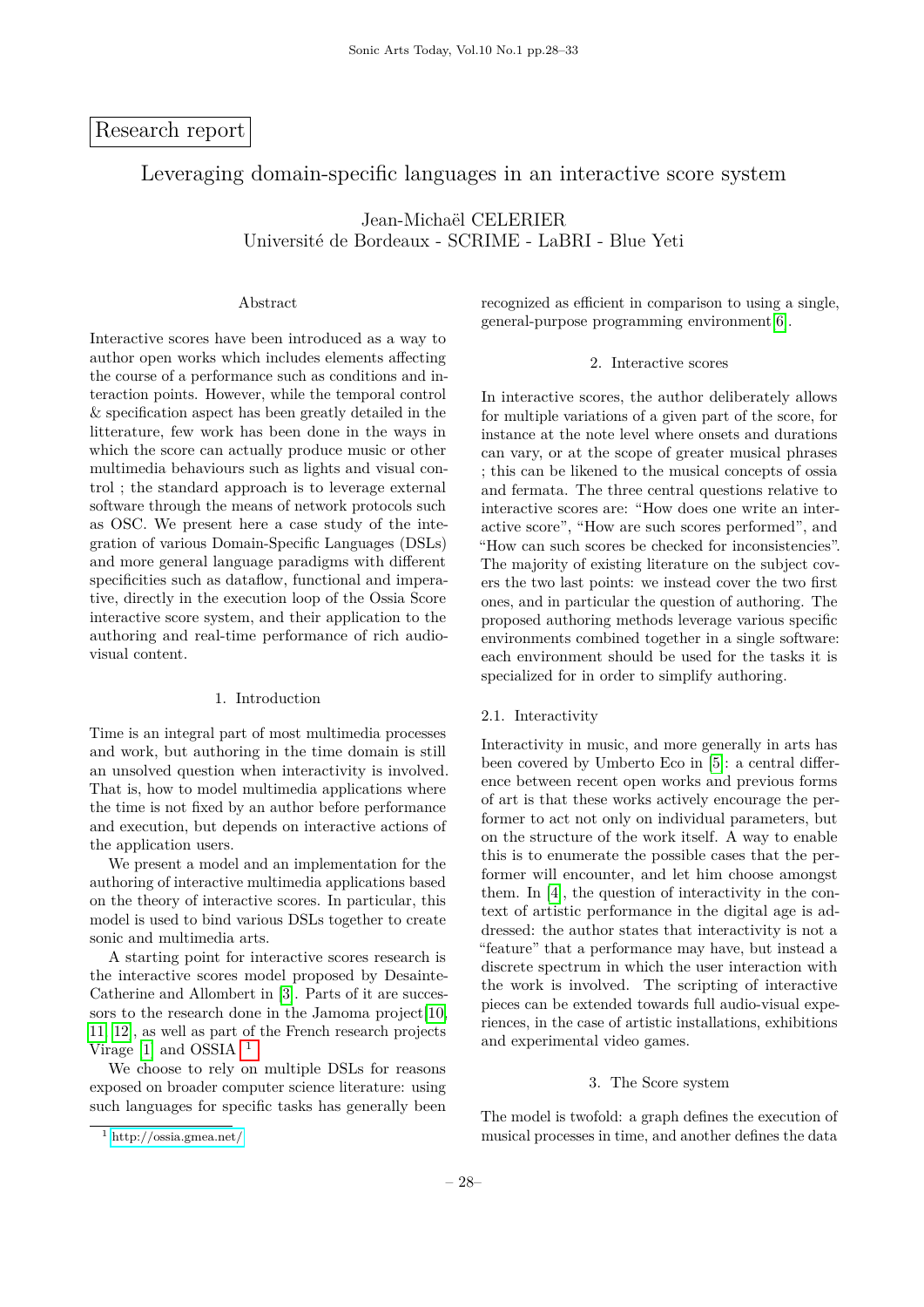relationships and dependencies between the processes that will be used during a given tick of execution. In the graphical environment, the author manipulates a restricted version of both graphs which automates the creation of objects; nodes of the data graph are enabled when they start executing and disabled the rest of the time.

For instance, it is possible to apply a distortion to a sound for ten seconds, then, if a condition becomes true in the score, apply a reverberation on top of the distortion. An example of temporal graph is given in fig. [1](#page-1-0) ; a screen-shot of the graphical environment is given in fig. [2.](#page-2-0)

Audio processing in the score engine is sampleaccurate: it is possible to loop sounds perfectly, and to have precise positioning of objects in time.

The system, implemented in the Ossia Score soft-ware <sup>[2](#page-1-1)</sup> integrates to a high level with the OSC, MIDI, and other relevant protocols, thanks to the libossia library [3](#page-1-2) . In particular, every port of every object can be assigned an OSC address ; the port will either read or write values from this address. This also allows processing to work if not all nodes of a signal chain are active: they can fetch the relevant data from either local variables in an environment or global variables which correspond to the OSC addresses known to the system.

## 4. Temporal combining of relevant DSLs

The goal of this work is to assess the relevance of multiple DSLs for the sake of creating interactive multimedia scores. The first part of this work was to research embeddable environments which would be amenable to scoring in time. The following section describes the chosen DSLs.

#### 4.1. Capacity of DSLs

Multiple features are desirable from the environments we wish to integrate with :

• Introspectability: it must be possible from C++ code to discover the parameters provided by a program in a given environment. This is to allow the creation of matching ports and controls in the host environment. We distinguish three possibilities: the environment does not support any kind of reflection, the environment allows to reflect its inputs and outputs, and the environment allows to reflect its inputs and outputs and associate semantic meaning to it: for instance, is the output meant to represent a VU-meter, a slider, etc. This third level enables automatic user interface generation.



<span id="page-1-0"></span>Figure 1. Part of a scenario, showcasing the temporal syntax used. A full horizontal line means that the time must not be interrupted, while a dashed horizontal line means that the time of the interval can be interrupted to continue to the next part of the score according to an external event. Execution occurs as follows: the interval A runs for a fixed duration. When it ends, an interval is evaluated: if it is false, the branch which contains  $B$  will not run. Else, after some time, the flow of time in  $B$  reaches a flexible area centered on an interaction point, also called a temporal condition. If an interaction happens,  $B$  stops and  $D$  starts. If there is none,  $D$  starts when the max bound of  $B$  is reached by the flow of time in B. Just like after A, an instantaneous condition will make G execute or not execute. In all cases, C started executing after A. C expects an interaction, without time-outs. If the interaction happens, the two instantaneous conditions which follow  $C$  are evaluated : the truth value of each will decide of the execution of E and F.

- Dynamicity: can a program in the DSL easily be reloaded and change at run-time. This enables live-coding[\[7\]](#page-5-8) features.
- Latency and performance: is the language suitable enough for real-time execution and performance, at very small periods – typically, less than two milliseconds.
- Threading and multi-instance support: can the environment be embedded multiple times in a host software without interference between instances, and without problems if these multiple instances are called from different threads. This enables better performance at run-time.
- Relevancy: is the language famous enough that it is possible to find composers or programmers able to write programs for it easily, which is especially relevant in the context of a musical studio which does the software realisation of

<span id="page-1-1"></span><sup>2</sup> <http://www.ossia.io>

<span id="page-1-2"></span><sup>3</sup> <http://ossia.github.io>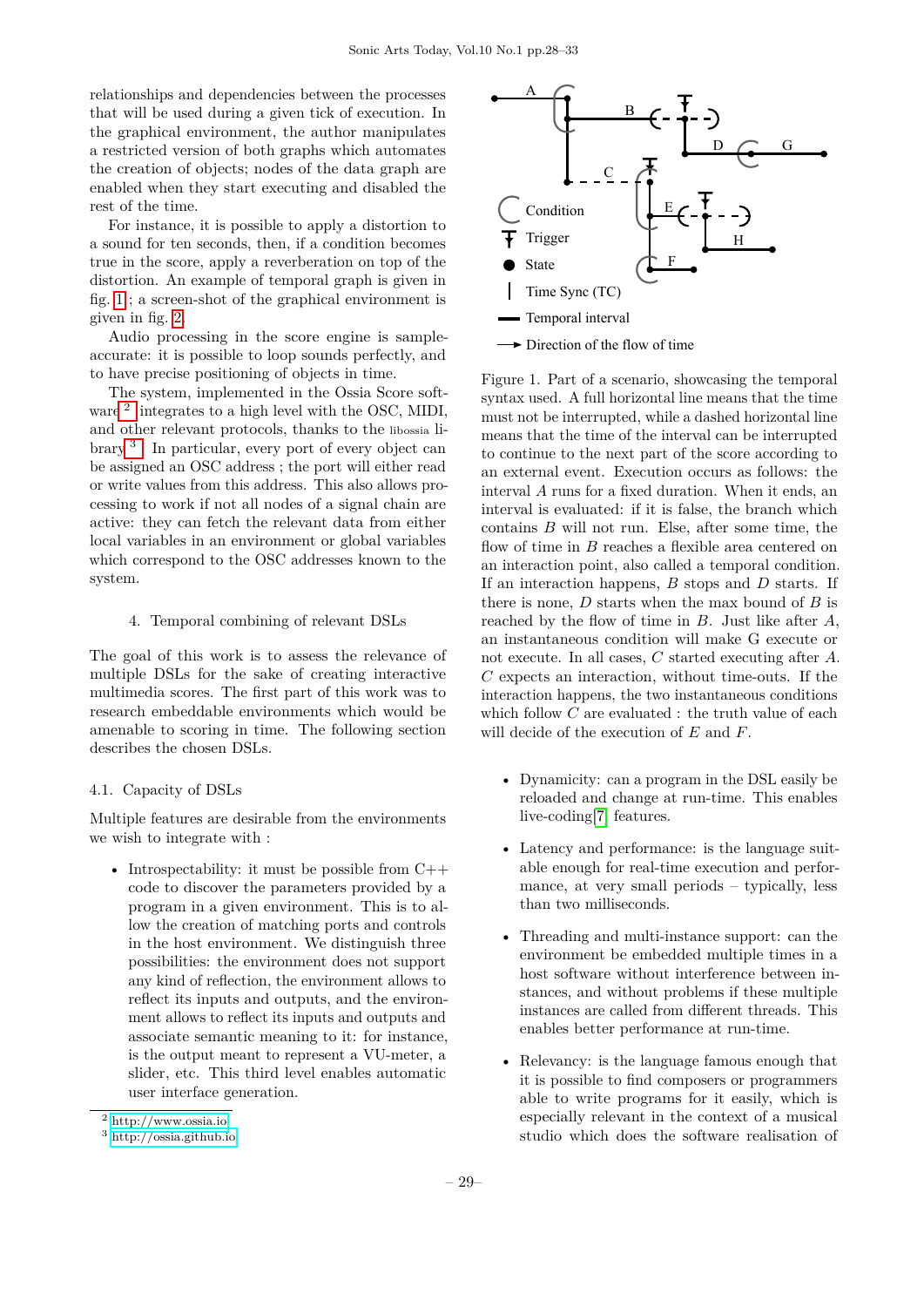

<span id="page-2-0"></span>Figure 2. An example of scenario in the software. For a few seconds, an automation loops. The automation values are sent to a mapping function, which sends the resulting messages through OSC. Then, a sound plays. At some point, if an external event happens or after a few additional seconds, the sound goes through an effect built using the Faust programming language.

#### compositional works.

#### 4.2. Faust

[\[8\]](#page-5-9) is a functional programming language tailored for signal processing, able to produce efficient DSP code in a variety of environments. An example of Faust code is given in fig. [3](#page-2-1)

```
import("std faults. lib");phasor (f) = f/ma.R : (+, 1.0 :fmod) \sim _;<br>osc (f) = phasor(f) * 6.28318530718 : sin;
\begin{array}{rcl} \text{process} & = \text{osc}(\text{hslider("freq", 440, 20, 20000, 1})) \\ & * & \text{hslider("level", 0, 0, 1, 0.01)}; \end{array}
```
<span id="page-2-1"></span>Figure 3. Example Faust program : a sine generator with a frequency and a volume control. Courtesy of the Faust website [\(http://faust.grame.fr/examples/](http://faust.grame.fr/examples/2015/09/30/oscillator.html) [2015/09/30/oscillator.html](http://faust.grame.fr/examples/2015/09/30/oscillator.html) )

Faust in particular is able to handle sample-accurate controls: it is possible to execute for any given number of samples, which allows to set precise automation values. It also provides some level of semantic information : min, max, default bounds and steps for various UI controls.

```
import QtQuick 2.0
import Score 1.0
Item {
   FloatSlider { id: in1; min: 20; max: 20000 }<br>AudioOutlet { id: out1 }
   property int idx: 0;
   function onTick(oldtime, time, position, offset)
   {
     var \text{arr} = [ ;<br>var \text{n} = \text{time} - oldtime;
     var freq = in1.value;
      if (n > 0) {
         v_{\text{car}} mult = 2 * Math.PI * freq / 44100;
        for (var s = 0; s < n; s++) {<br>var sample = Math.sin(mult * idx++);
           sample = sample > 0 ? 1 : -1;
           sample = freq > 0 ? sample : 0;<br>arr [offset + s] = 0.3 * sample;
        }
     }
     out1.setChannel(0, arr);
     out1.setChannel(1, arr);}
}
```
<span id="page-2-2"></span>Figure 4. A sine generator written with the QML integration in the environment.

#### 4.3. JavaScript and QML

It is sometimes more interesting to script using traditional, imperative or object-oriented programming: many scientific algorithms are for instance given under a form tailored for implementation in this kind of language. To enable this, we provide the integration of the Qt QML engine in the environment. QML is a superset language of Javascript.

An example Javascript script is provided in fig. [4.](#page-2-2) The script is a QML object. It contains child objects which will map to inputs and outputs in the system: in the example, FloatSlider and AudioOutlet. Available types are :

- Value inlets and outlets, able to send traditional data types such as integer, boolean, floating point number, string.
- Midi inlets and outlets.
- Audio inlets and outlets.
- In addition, specific types of inlets can be used for a given value kind: for instance, FloatSlider is a value inlet specialized for float types ; it will show a relevant UI widget in the user interface. Other available types are Enum (shows a list of choices), IntSlider, TextField, Toggle which all map to relevant value types. These objects are provided from our environment directly: more can be added if needed by composers.

### 4.4. PureData

PureData (Pd)[\[13\]](#page-5-10) has been embeddable for a few years in host applications thanks to the work done in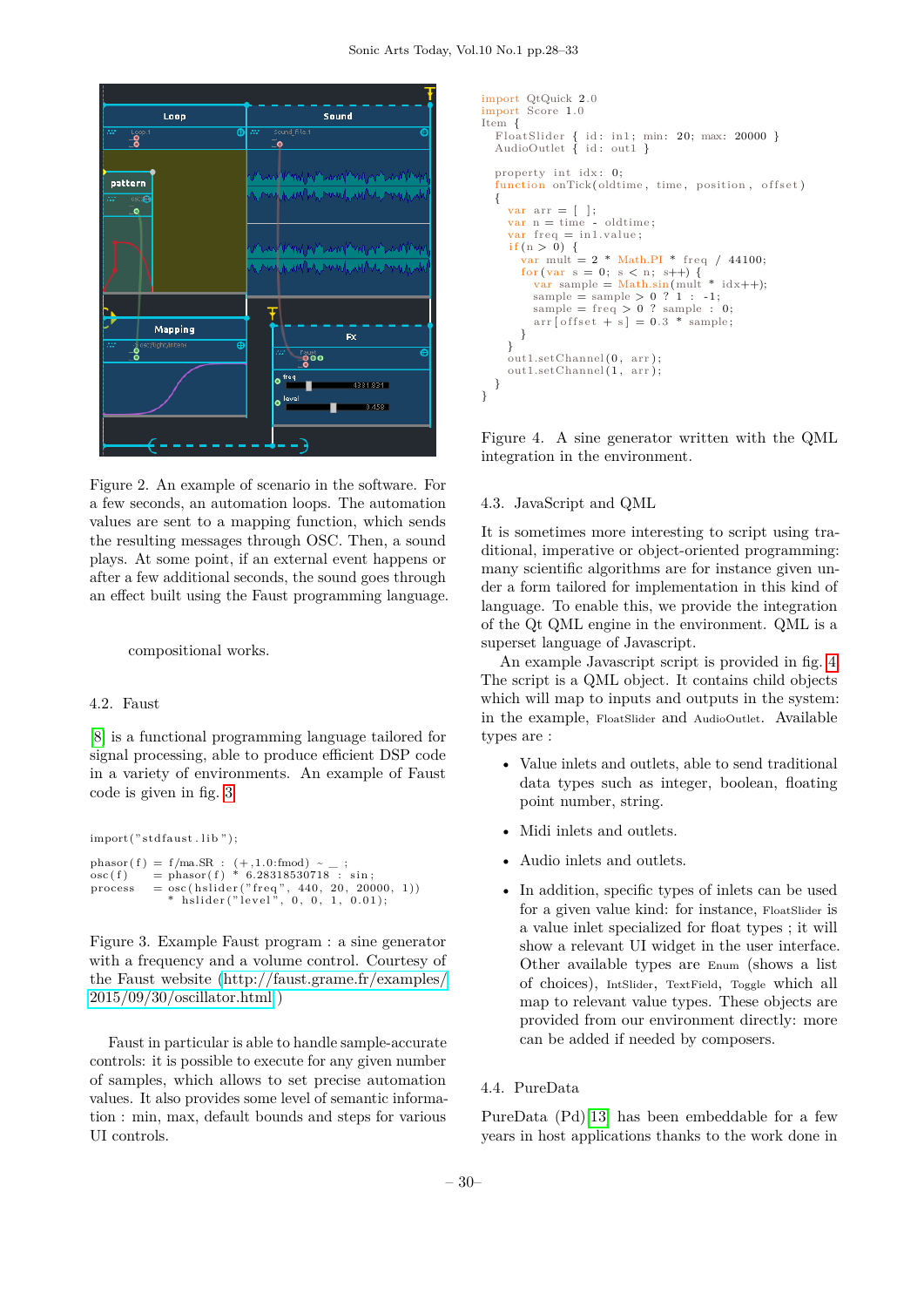

Figure 5. An example of score linking a Javascript script and a Pd patch temporally. Both scripts loop in time for a duration of a few seconds. The Javascript script gets its inputs from external OSC messages. It writes data to its output buffers ; when the Pd patch starts, it gets the values that were buffered at the beginning of the JS script, in a FIFO way.

## libpd[\[2\]](#page-5-11).

It is a prime target for our work: many composers are knowledgeable of patcher environments such as Pd and Max/MSP and as such can be easily leveraged for integration. In addition, recent work by Puckette et al. has made possible the use of multiple distinct instances of Pd in a single process which enables to have different sub-patches integrated in a score patch.

However, integration of Pd leads to a problem: it enforces a block size of 64 samples. That is, Pd will only write to its outputs every 64 audio samples. This means that sample accuracy cannot be assured with Pd: the system has to be buffered at this point.

The libpd implementation also does not provide reflection information. To enable some external control support, we scan the Pd patch save file for messages sent and received: [r \$0-mymessage], [s \$0-mymessage], [midiin], [midiout], [adc~], [dac~] are used to create input and output ports in the environment.

## 4.5. GLSL

GLSL (GL Shading Language) is a shader language, used for generating graphics on GPUs. It can be used in the environment through a specific process, which will open a render window. In particular, we use the Interactive Shader Format<sup>[4](#page-3-0)</sup> extension to specify inputs and outputs of the shader ; the format use a JSON-based header to specify metadata relevant to the shader which is then parsed by the environment.

In particular, this extension specifies a standard method for passing audio data to shaders in order to create interactive audio visualisations.

# 4.6. ExprTK

ExprTK[\[9\]](#page-5-12) is a mathematic expression language, which follows standard mathematical conventions: for instance the expression  $cos(2*x) + 1$  has the expected behaviour. The main utility of ExprTK for this project is allowing to do arithmetical computations with less overhead than a whole Javascript environment.

ExprTK is currently integrated as a set of four processes in the environment:

- A value generator.
- A value mapper.
- An audio generator.
- An audio filter.

In every process, <sup>t</sup> gives the current time in samples, dt gives the time in samples since the last tick, and pos gives the time relative to the parent object. <sup>x</sup> is the input value for mapping processes. In addition, three float variables  $a, b, c$  controllable through sliders in [0; 1] are provided by default to enable some controls ; more complex set-ups would be better served by the full-blown Javascript interpreter.

For instance, consider the expression  $a + x * cos(t / 1000)$ in the value mapper. Given the score of fig[.6,](#page-4-0) and the external Pd patch of fig[.7](#page-4-1) we get the output of fig[.8,](#page-4-2) split in three parts: the first one corresponds to the value of the automation mapped through the expression, the second one corresponds to the output of the OSC message /value and the third one correponds to the mapping of a low-frequency oscillator object. The mapping object itself writes its output to the OSC addres /output, which is then displayed in a Pd array.

#### 5. DSL integration process

We present here the process used to integrate a new DSL in the system. The software consists of two part: the use interface, written in  $C++$  with the Qt library, is based on a plug-in system: new plug-ins can be

<span id="page-3-0"></span><sup>4</sup> <www.interactiveshaderformat.com>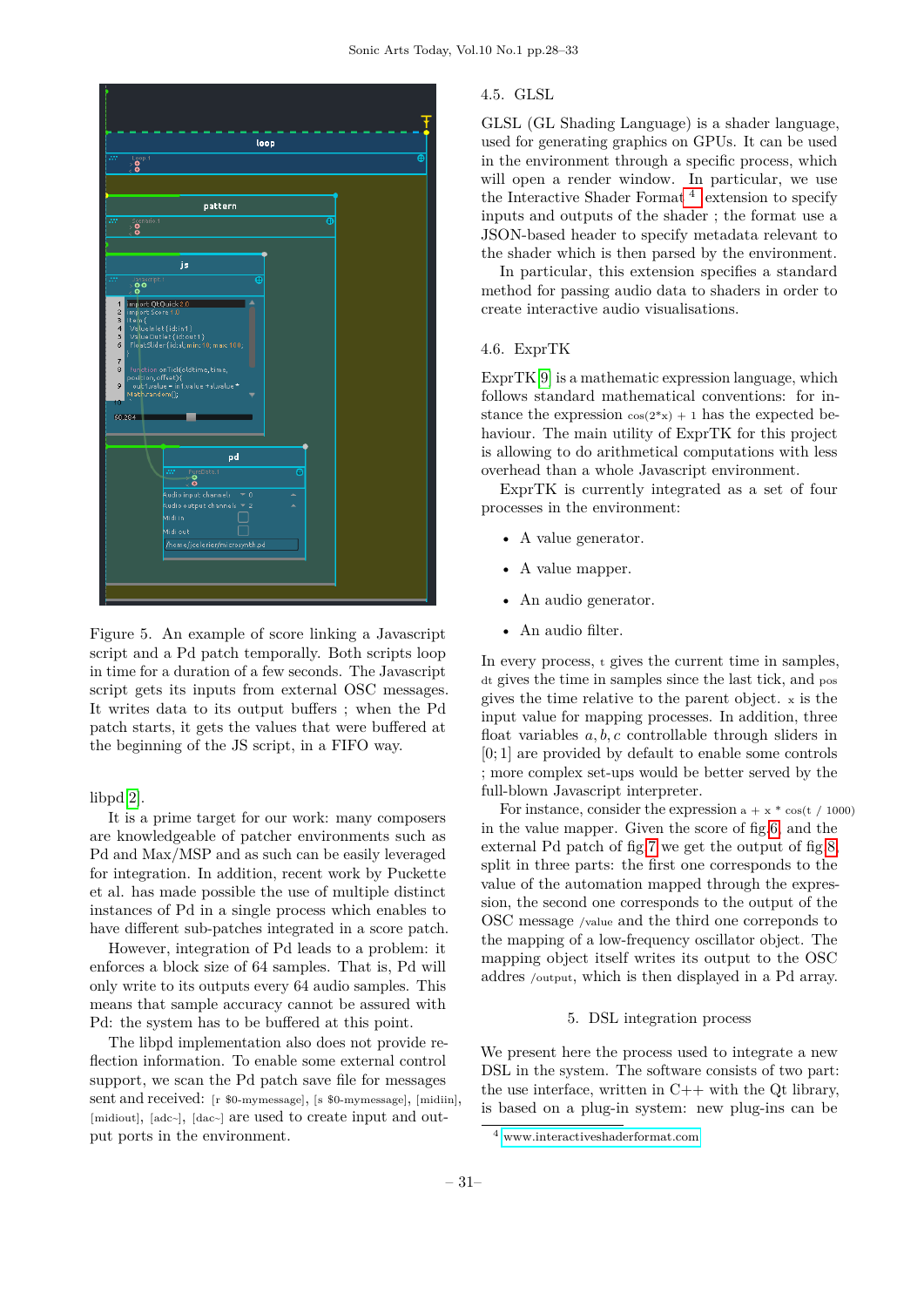

<span id="page-4-0"></span>Figure 6. A score example with a simple math expression mapper. The process at the top left is an automation, the process at the top right is a low-frequency oscillator producing square waves.



<span id="page-4-1"></span>Figure 7. An external Pd patch which communicates with the score of fig[.6.](#page-4-0) Objects of the libossia library are used to simplify network communication: they can be enumerated automatically over the network.



<span id="page-4-2"></span>Figure 8. The array of the Pd patch in fig[.7.](#page-4-1) The first slow-moving part corresponds to the automation, the second, noise-like, to the random values sent from Pd, and the third part, periodic, to the LFO object.

provided, which allow for custom UI, and specific behaviour at execution. The execution engine itself is part of the pure C++ library libossia: it can be easily leveraged from other graphical environments and is not tied to the main user interface.

The Abstract Factory design pattern is used ; objects are split in various part which each handle an aspect of the plug-in.

The method is as follows:

- Inherit from Process::ProcessModel to provide a model implementation. This class is the model on which the edition action applies, and contains the data that will be saved to disk. It should create ports according to the inputs and outputs detected from the current DSL script ; these ports will be automatically displayed in the UI. Special control ports can be created, which will show sliders in the user interface.
- Inherit from ossia::graph\_node to provide an implementation of the execution object: the main function:

```
void graph_node : : run(
     oss ia : : token_request ,
     \overline{\text{ossia}} : execution state \&);
```
will be called at each tick with the number of samples and the other informations mentioned earlier: token request is a simple structure which contains current date, current position, offset since the beginning of the current audio buffer ; execution\_state allows to fetch data from network protocols. In addition, the ports of the node can of course be accessed at this point ; this is the preferred way to interact with external environments through either OSC, MIDI or other protocols.

- Inherit from Engine::Execution::ExecutionComponent to provide an implementation of the conversion between the UI model and the execution engine object. This class is where the reactive editing abilities will be implemented: in particular, if a parameter or property of the model changes during run-time, it should be updated in the execution engine. Messages are passed to the execution engine through function objects in a lock-free queue and executed at the end of an execution tick from the main execution thread. For instance, this allows hot reloading of scripts during execution while preserving atomicity if multiple actions have to be performed, in contrast with a more traditional lock-based approach which would damage performance.
- If the user interface needs special handling, for instance because a text field has to be displayed, one must reimplement Process::LayerPresenter which